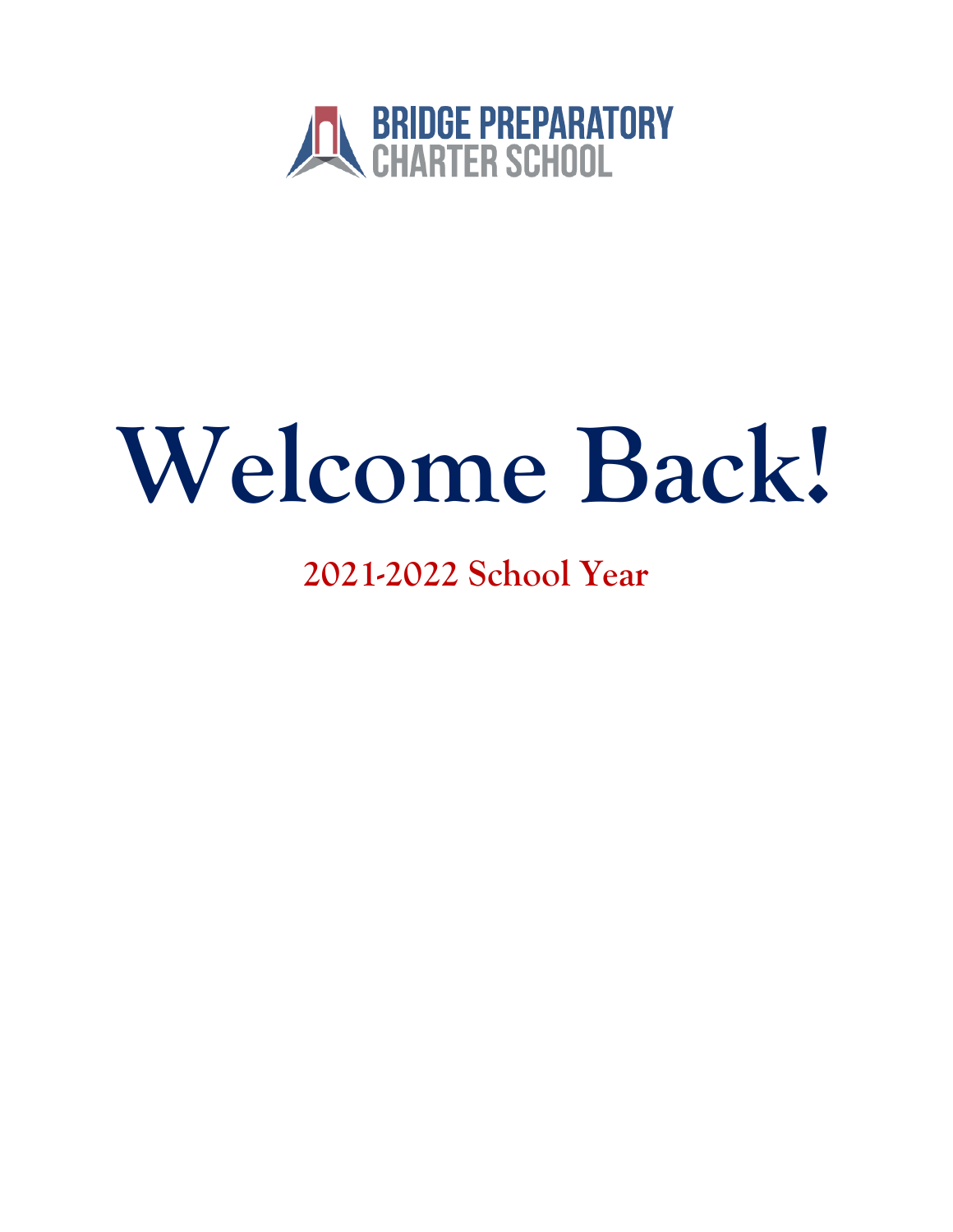

#### **Overview**

We are extremely excited to welcome students back to full, in-person instruction this fall. It goes without saying that our main concern is doing our part in ensuring the health and safety of our school community- students, staff and families and we look forward to working with you all as we navigate successfully the implementation of all mandated health and safety guidelines from government agencies which include:

- The Center for Disease Control (CDC);
- New York State Department of Health (DOH);
- New York City Department of Health and Mental Hygiene (NYC DOHMH); and
- New York State Education Department (NYSED)

### **School Opening**

The first two days of school for the 2021-2022 school year will remain September 9 and September 10. These days will be half days, with dismissal occurring at 1:00 p.m. There will be no bus service provided on these days, so we understand that students that rely on bus service these days may not be able to attend school. We ask that you email your child's teacher, as well as the Main Office(mainoffice@bridgeprepcharter.org) to make us aware if they will not be in attendance, for accurate record keeping purposes.

Full days of school will commence on Monday September 13, 2021 and we expect that bus service will be available for all students on this date (see busing section below). As a reminder, the school hours for the 2021-2022 school year are Monday-Friday, 8:15-3:15. Please see the sections below on Arrival and Dismissal for further details.

#### **Campus Buildings**

As you know, we are excited about our space expansion on the campus, which begins this school year. This expansion has allowed Bridge Prep to grow our space into two different buildings on campus, Building A and Building E.

**Building E-** is the school building on campus which the school has been located on since our opening, and is located in the back of campus near the playgrounds and fields (facing Renwick Avenue). This building will be the primary location for students in Grades 1-3

**Building A**- is our newly secured space and is located in the front of campus near the main Campus Road and Quad (opposite side of campus from Building E). This building will be the primary location for students in Grade 4.

Both buildings will be staffed by Bridge Prep staff members and will have a permanent School Safety presence. Students will have access to programming in both buildings and any student that is accessing services or programs in a building that is not the location of their main classroom will be transported to their location by a staff member.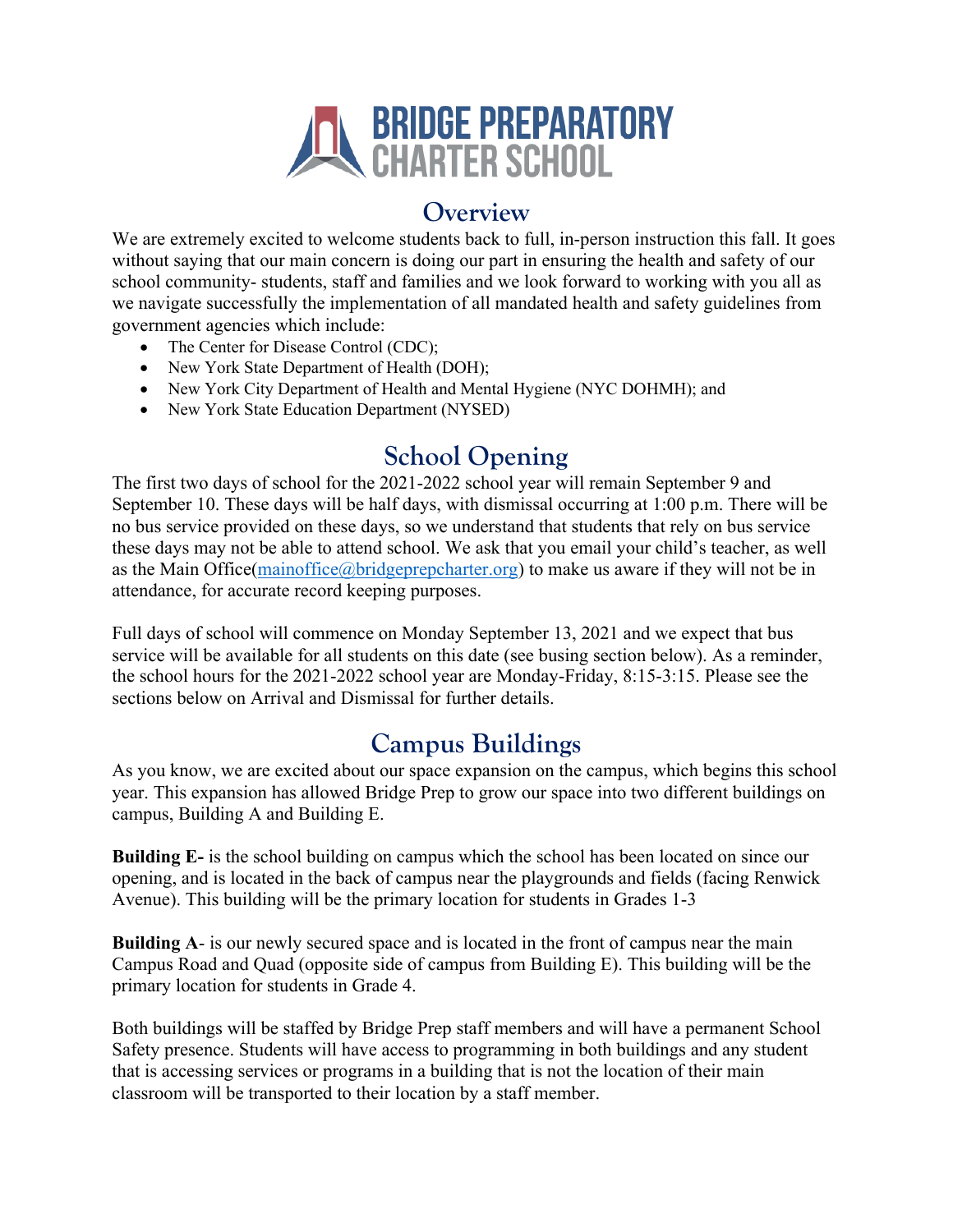

### **Arrival(Drop-Off)**

Student arrival each day runs from 7:45-8:15 a.m. Students will be provided breakfast upon their arrival, which they will eat in their classroom. Please note that no student will be permitted to be in the school buildings prior to 7:45 a.m. and as such, we ask that you consider this when planning your morning. Any student that arrives to school after 8:15 a.m. will be marked Tardy.

Any family that is dropping their student off at school in the morning will continue to use the designated Bridge Prep Charter School Drop Off location, at Renwick Avenue and Safety City Blvd(behind the gates) and staff will escort cohorts of students to their classroom location. **Under no circumstances should a student be dropped off at any location other than this designated location.** 

If a student is arriving late, the student's parent/guardian must call the main office at 718-274- 3437 to let the school know. If you are dropping your student off late, you must park in the visitor parking lot or on the street and walk your student to the main office in their student's classroom building. For reference they are:

- Grades 1, 2 and 3- Building E (near the playground)
- Grade 4- Building A (our new building, near the main campus quad).

#### **Dismissal(Pick Up)**

Student dismissal runs from 3:15-3:30 p.m. every day. Dismissal/Pick-Up will occur outside of Building A in the Main Campus Quad (by the flag pole in the Main Campus quad). Any family that is picking up their student should not arrive to campus any earlier than 3:00 p.m. unless they have indicated to the school that they are picking their student up early.

Upon arrival to pick up a student, families should park in the Visitor Parking Lot, and walk down the stairs from the parking lot to the quad. Under no circumstances should families park on the main campus road, as this will block bus traffic and cause a safety issue on campus.

# **Early/Late Pick-up**

Unless a parent or guardian has contacted the School in advance and provided a signed note to the School explaining the situation, and the School has granted permission, no student will be dismissed early from the school buildings.

If a student is planning on attending a religious education program (such as CCD), that would require the student to leave early from school on a school day, the parent of guardian will need to provide a note in writing to Ms. Ebanks, Director of Operations (fahron@bridgeprepcharter.org) and the student's teacher with the specific details. The parent/guardian and the School will develop a plan and agreement for the logistics of the circumstance.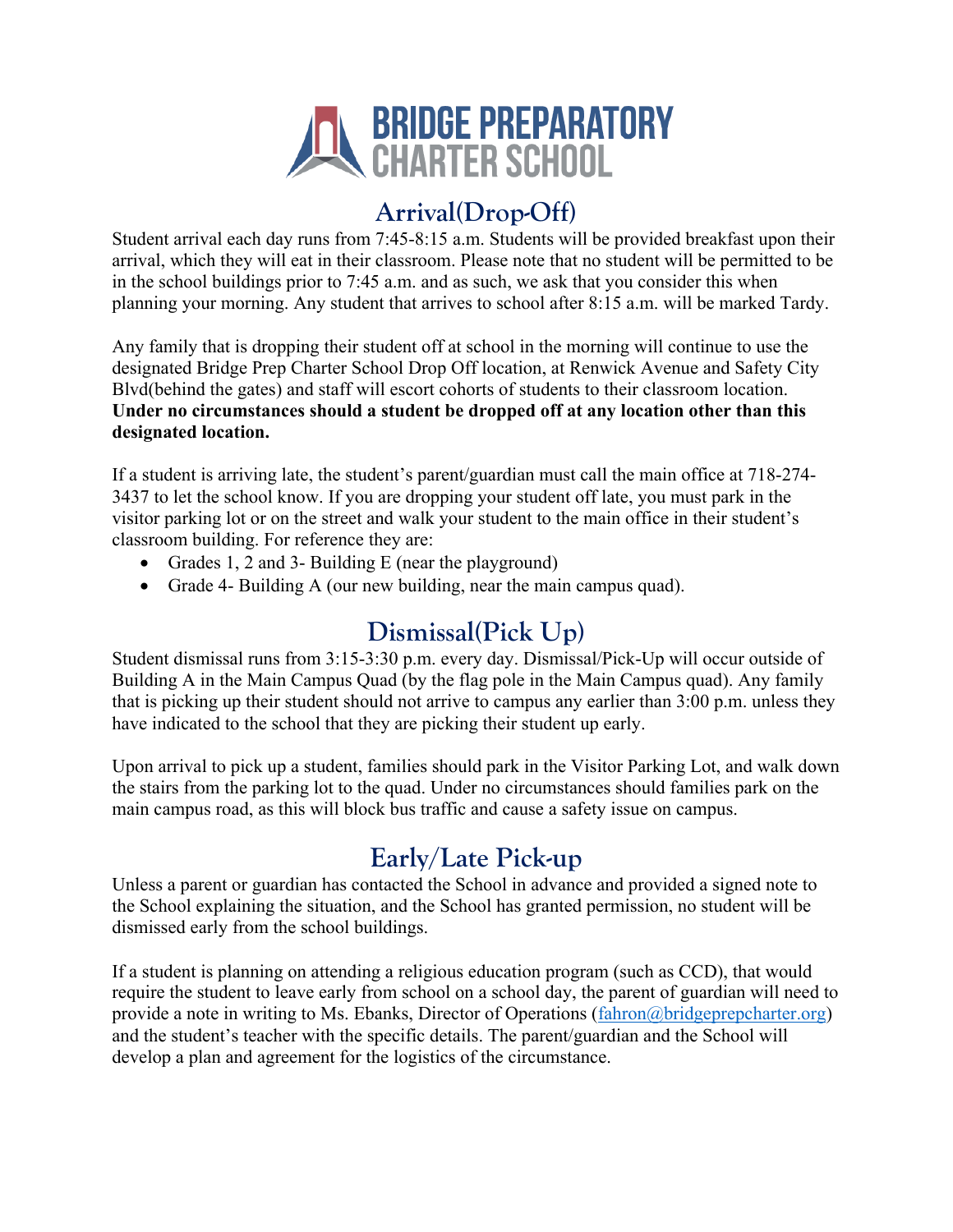

In order to minimize disruption for teachers and students, we ask that notification regarding early dismissals be made as far in advance as possible but not later than 8:30 a.m. on the day of the early dismissal.

We ask that you please arrive promptly to pick up your student. In the event that you are running late, please notify the school immediately. If you arrive to pick your student up prior to the designated pick-up dismissal window (3:15-3:30), you must call the school at least 15 minutes prior to your arrival, so that your student is ready for pickup. A staff member will meet you at the designated student pickup location for you to sign out your student. Any student who is not picked up by the end of the dismissal window will be escorted to the main office.

In the interest of student safety and to honor our agreement with the rest of the Petrides Campus community, we urge you to support our priority of student and traffic safety around the campus. Safe driving around the grounds improves the security for all students on the campus, including yours. We know that arrival and departure times can be stressful and that the campus parking areas can get congested, especially during inclement weather. Please allow enough time to pickup and drop-off students safely and be sure to model respect and kindness to other drivers.

#### **Busing**

We know that many families are anxiously awaiting information about the school bus for the upcoming school year. To date, we have not received finalized bus routes/stops, pick up/drop off times from the NYC DOE's Office of Pupil Transportation, who runs student busing. As soon as we have this information available, we will provide this information to families. Please note that any student that receives Door to Door busing in accordance with their current IEP will continue to receive this service. We thank you for your patience.

#### **Health Screening**

If a student or staff member is feeling ill, they must stay home and not come to school, which is an effective way of protecting the whole school community.

Every student and staff member will have their temperature checked upon entering the school building each day. Should a student's temperature exceed 100.4 F, they will be immediately sent to the school nurse, who will check the student's temperature again and assess the student prior to contacting the parent/guardian.

#### **Face Coverings**

In accordance with the Emergency Regulation on Face Coverings issued by the DOH, all persons-students, staff, guests- must wear a face covering when riding on school buses and anywhere inside the school building-regardless of vaccination status, unless they have a medical exemption.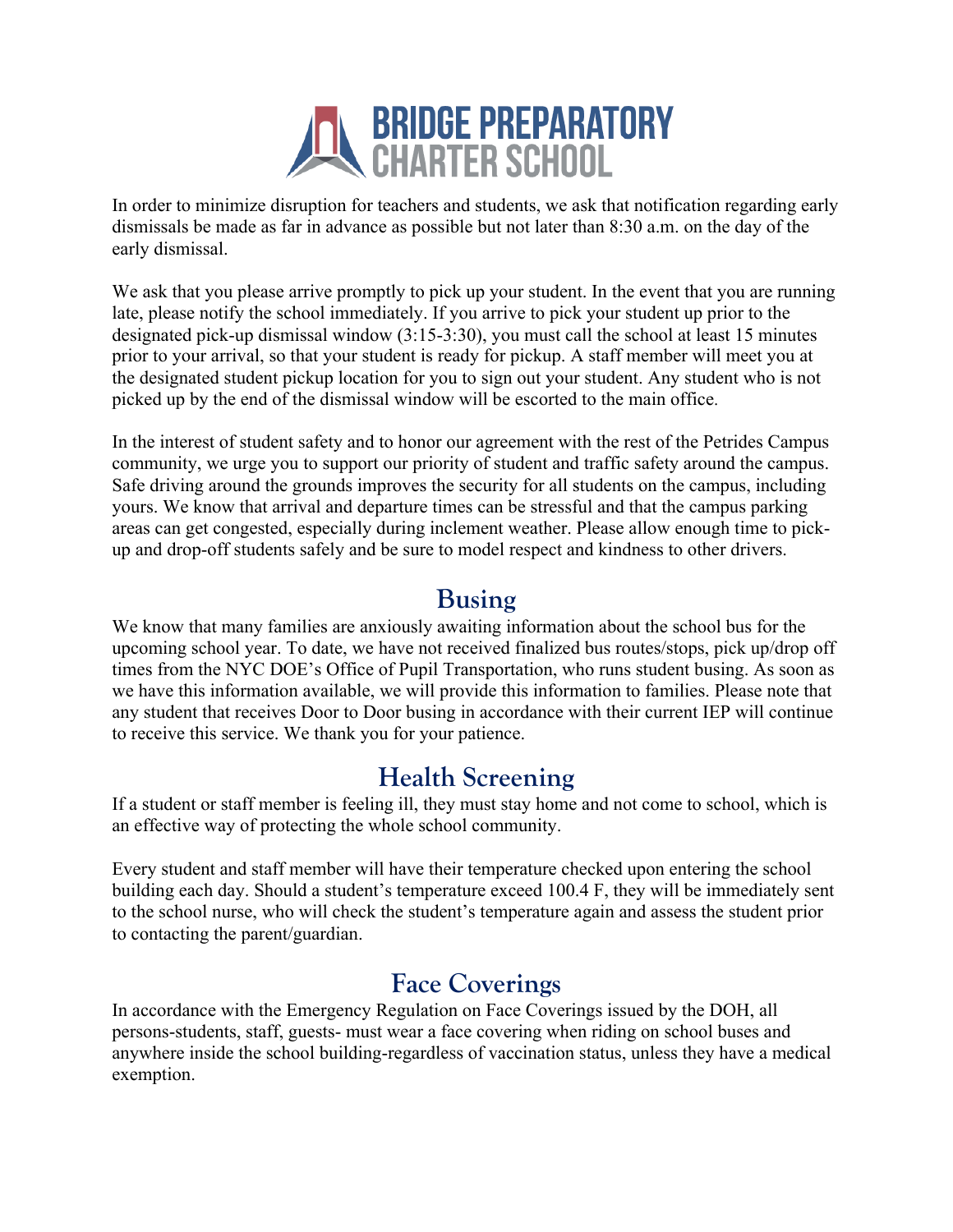

Bridge Prep asks that families send their student(s) to school every day with a clean, multilayered cloth mask or a disposable mask that follows CDC guidelines. In the event a student forgets a mask, the school will have a supply on hand. Students who cannot tolerate a face covering medically, including times where such coverings would impair student physical or mental health, may not be subject to wearing a face covering. Medical documentation from the student's healthcare provider will be required and should be submitted to the school for consideration and a determination.

During breakfast and lunchtime, masks may be removed so students can eat comfortably at a safe distance from one another. Masks may also be removed during designated "mask breaks", such as recess, during which students will maintain physical distance from each other. Students who are not medically able to tolerate masks will be provided with alternative accommodations.

Hand sanitizer will also be available in every classroom and throughout the school buildings.

#### **Physical Distancing**

Physical distancing is another important part of our multi-layered strategy to keep our school community safe. The Centers for Disease Control and Prevention (CDC) "recommends schools maintain at least 3 feet of physical distance between students within classrooms to reduce transmission risk. When it is not possible to maintain a physical distance of at least 3 feet, such as when schools cannot fully re-open while maintaining these distances, it is especially important to layer multiple other prevention strategies, such as screening testing."

Additionally, wherever possible, Bridge Prep will keep groups of students consistently together. It is important to note that the CDC emphasizes that schools should not exclude students from inperson learning to keep a minimum distance requirement.

During lunch, Bridge Prep students will have their own dedicate lunch period to eat in the cafeteria on campus. The large size and high capacity of the cafeteria will enable students to be physically distanced while eating. Additionally, Bridge Prep will utilize the outdoor spaces on campus for eating and recess, to support physical distancing.

# **Ventilation**

Good ventilation is essential to prevent COVID-19. Over the past year and a half, ventilation in every single classroom across the city has been inspected, updated, and repaired as needed. Each classroom in use by students and staff for extended periods of time will have fully operational ventilation through either natural, mechanical, or a combination of means. As an added precaution, every classroom across New York City has been provided with two HEPA purifiers.

#### **Cleaning**

All classrooms and common, shared areas, such as the lobby, atrium, shared offices, cafeteria and physical education spaces will have hand sanitizer and disinfectant wipes available. High-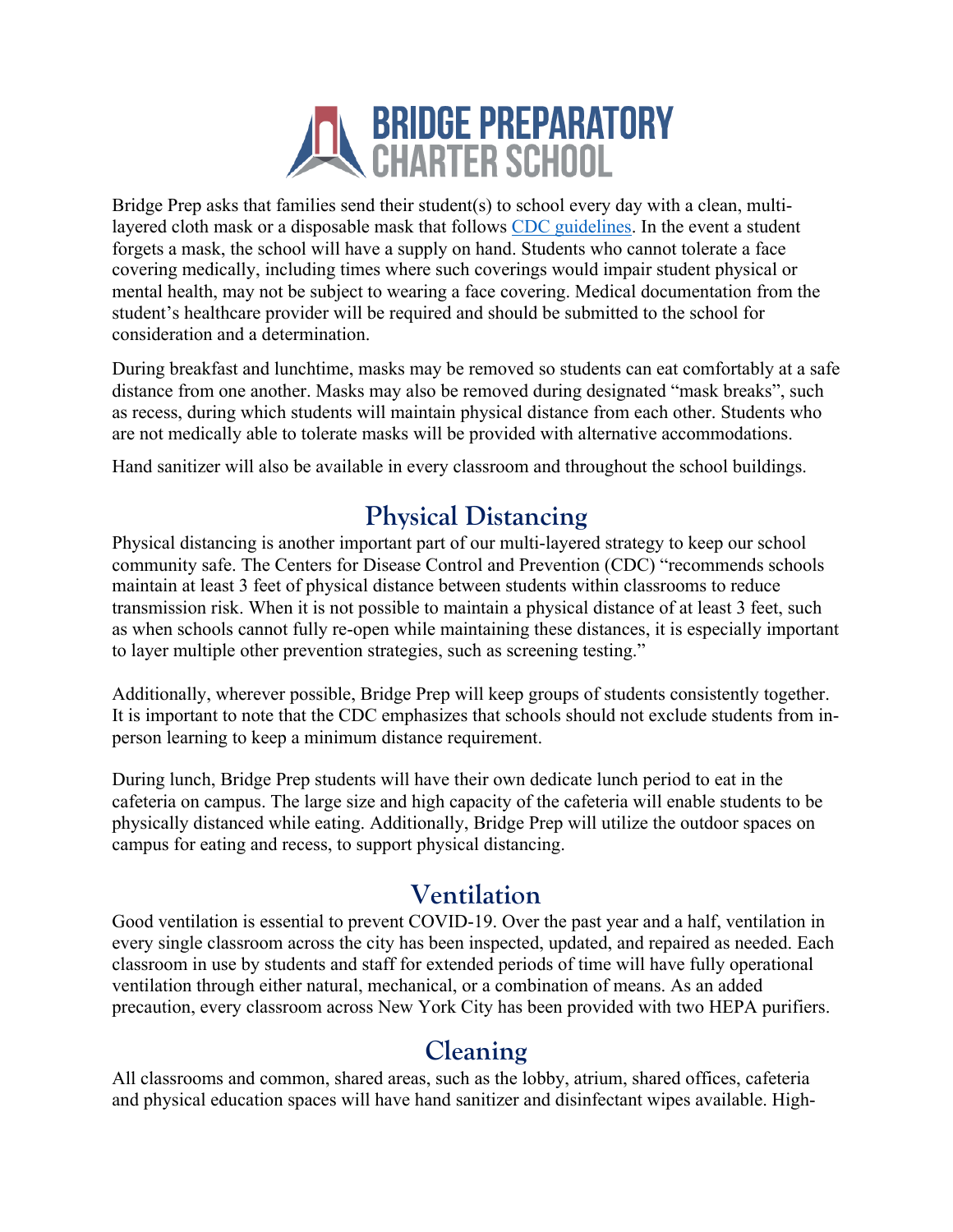

touch" areas such as doorknobs and water fountains will be cleaned multiple times throughout the day, and each classroom will be deep cleaned and disinfected daily using electrostatic technology.

### **COVID-19 Testing**

Regular COVID-19 testing provides school communities and public health experts with valuable information. To start the school year, Bridge Prep will continue with the testing protocols and procedures that were implemented last year, which proved successful, thanks to the cooperation and diligence of our families. That procedure, which will begin the week of September 20 is as follows:

- Every two weeks(bi-weekly), Bridge Prep will randomly select 10-20% of students across the school community, who will need to be tested for COVID-19 over the course of the designated testing window(10 school days).
- The school will notify the family of the student who is to be tested, the Friday prior to the start of the testing window. All medical information provided will be kept private, in compliance with FERPA.

**At this time,** testing, as well as the sharing of the test results(which should be emailed immediately upon receipt to health@bridgeprepcharter.org) are the responsibility of the family and as such, will be done outside of the school building. For a list of locations where families can receive free testing, please contact the Main Office. In the event that there is a change in the above testing plan, which could include in school testing of students with submitted consent for testing forms, the school will provide families advanced notice.

As we shared last year, as a member of our community, we have a responsibility not just to ourselves, but to each other. In order to keep each member of our community safe, we ask that if your student is chosen for testing, that you please do your part and get them tested as soon as possible. That way if there is a positive case, action can be taken right away to protect the school community.

If a student or staff member reports having tested positive for COVID-19, Bridge Prep will follow health guidelines and notify the local health department to determine what steps are needed for the school community.

# **Positive Cases of COVID-19 at Bridge Prep**

As we saw last year, our students and staff are most successful when our school and classrooms remain open for learning. We continue to do everything we can to make sure our classrooms are equipped to be safe learning environments, so that we have fewer disruptions in your student's education.

However, there may be times when your student is asked to quarantine due to exposure to COVID-19. In the event there is a confirmed positive case in a classroom, all students in the class will be instructed to quarantine for **10 calendar days**. Students will receive virtual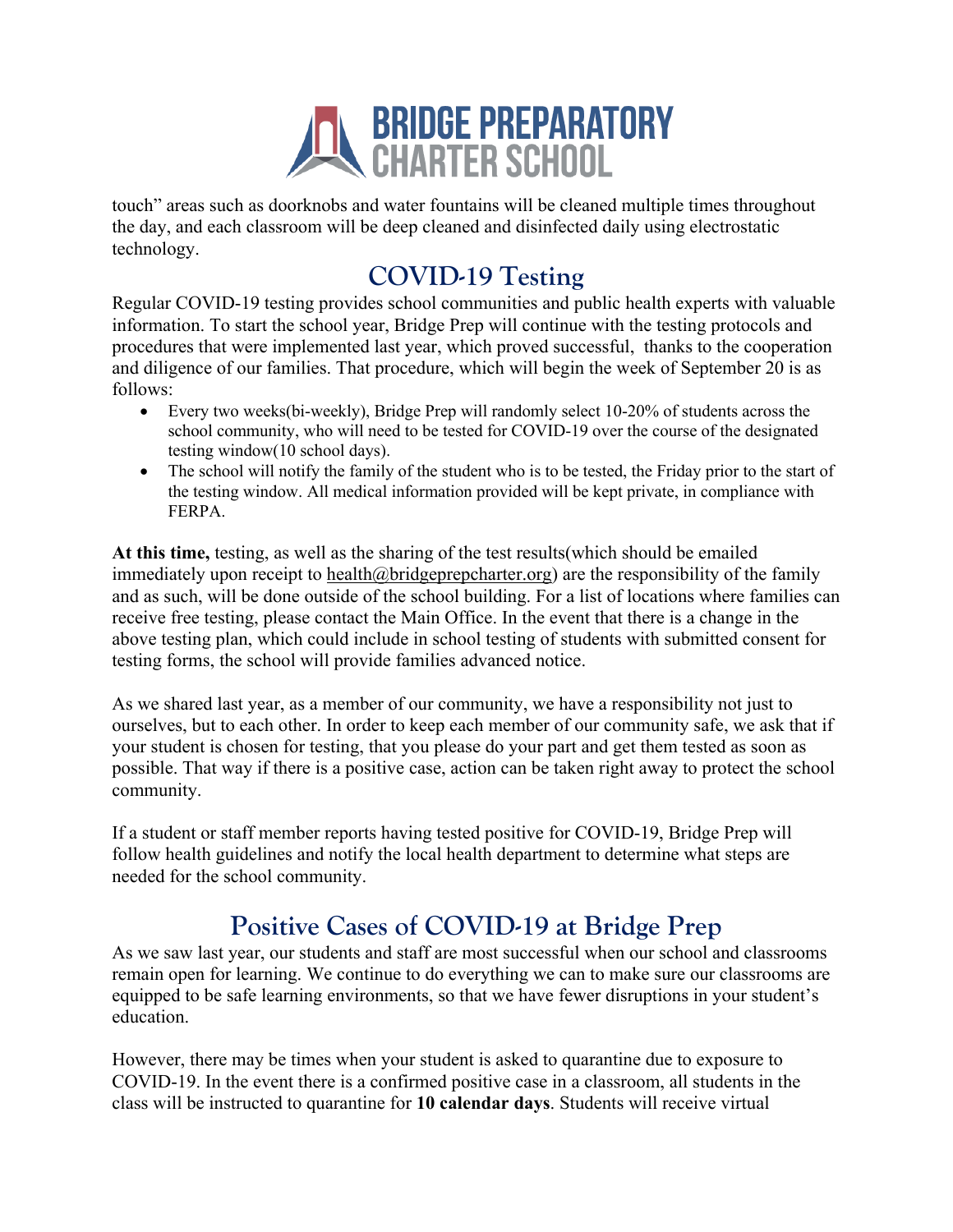

instruction while they quarantine. Information about signing in during quarantine period will be provided by your student's teachers.

Bridge Prep will continue to follow all guidance and direction from local and state authorities and the school will be closed only when it is determined by the DOHMH that there is widespread transmission in the school. With the health and safety measures in place on our campus, we expect that school closure will be limited.

In the event of a classroom or school closure, families will receive an Urgent Message from the school Remind, as well as an email from the school with important information.

# **Medically Necessary, Virtual Instruction**

Every year, there are some students with medical conditions that necessitate interim educational services outside of the school building (virtually). Based on guidance provided by the New York City Department of Health and Mental Hygiene (DOHMH), students who have one of the following conditions would be approved for virtual instruction, at the request of the student's parent/guardian:

- Active Cancer
- Chronic Renal Diseases
- Sickle Cell
- Gastro/Crohn's Disease
- Thalassemia
- Leukemia
- Metabolic Disorders
- Heart Conditions
- Muscular Dystrophy
- Adrenal Disorder
- Cystic Fibrosis
- Liver Disease
- Tumor
- Congenital Lung Disease
- Congenital Heart Condition
- Lymphoma
- Cerebral Ataxia
- Seizures
- Stroke
- Multiple Sclerosis

Any family with a student who is immunocompromised due to a medical condition or treatment for a medical condition that wishes to have their student receive virtual instruction should email both Ms. Otterbeck at: cheryl@bridgeprepcharter.org and Ms. Ebanks at:

 $fahron@bridge prepcharter.org. Information will be provided to the parent/guardian upon receipt$ of the request.